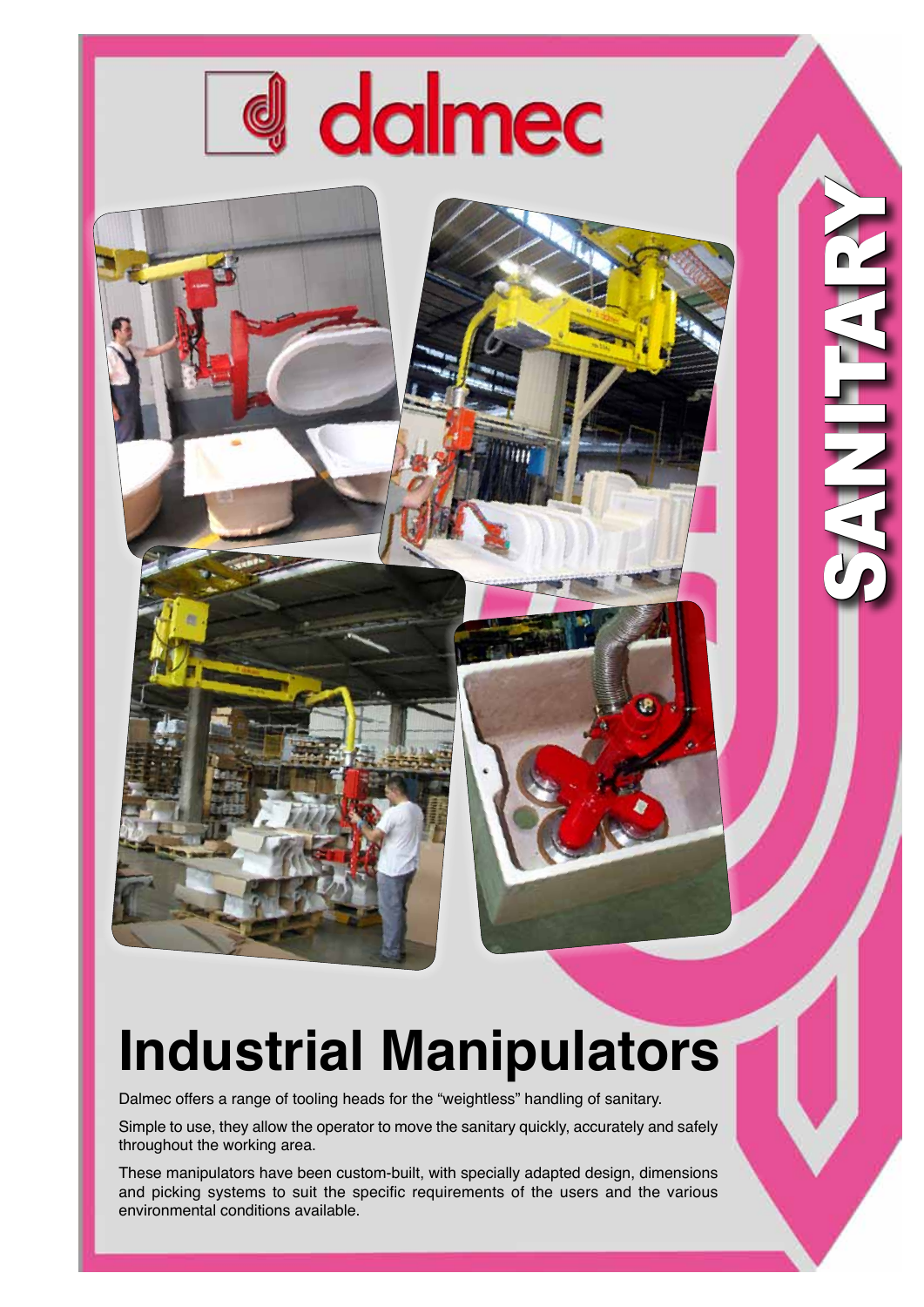



PMS Partner Manipulator, overhead trolley mounted, with interchangeable suction cups tooling for gripping and handling sinks having different dimensions.

Manipulator with pinch jaws covered with sponge rubber for gripping and manual rotation of WC.



Tooling with adjustable forks covered with sponge rubber for the handling of wc.



Manipulator with suction cups tooling (Venturi) for gripping and manual rotation of sinks.



Manipulator with suction cups tooling (Venturi) for gripping and manual rotation of sinks.



Adjustable forks tooling for handling WC.



Pinch jaws tooling covered with sponge rubber for handling and manual rotation of WC.



Manipulator with adjustable suction cups tooling (Venturi) for handling and inclination of sinks.

dalmec d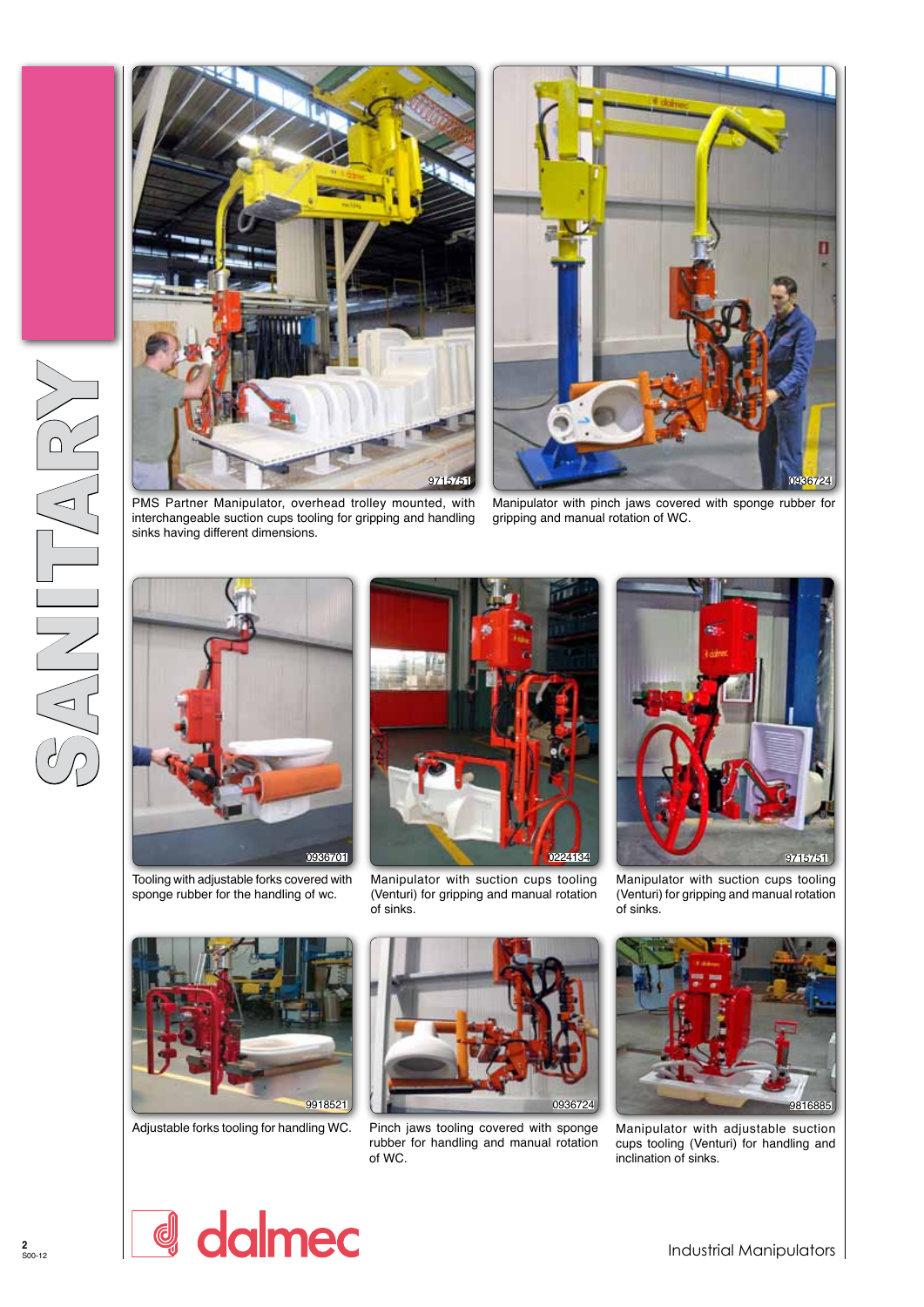

Manipulator with jaws tooling for gripping and rotation of bathtubs. Manipulator with interchangeable suction cups tooling for



gripping and handling of sanitary with manual rotation.



Manipulator with forks type tooling for handling sinks.



Manipulator with adjustable suction cups tooling (Venturi) for gripping and manual rotation of raw sinks.



Manipulator with suction cups tooling (Venturi) for gripping and rotation of sinks.



d dalmec

Suction cups (Venturi) manipulator for gripping and rotation of bathtubs. Suction cups manipulator (Venturi) for





gripping and inclination of bathtubs.